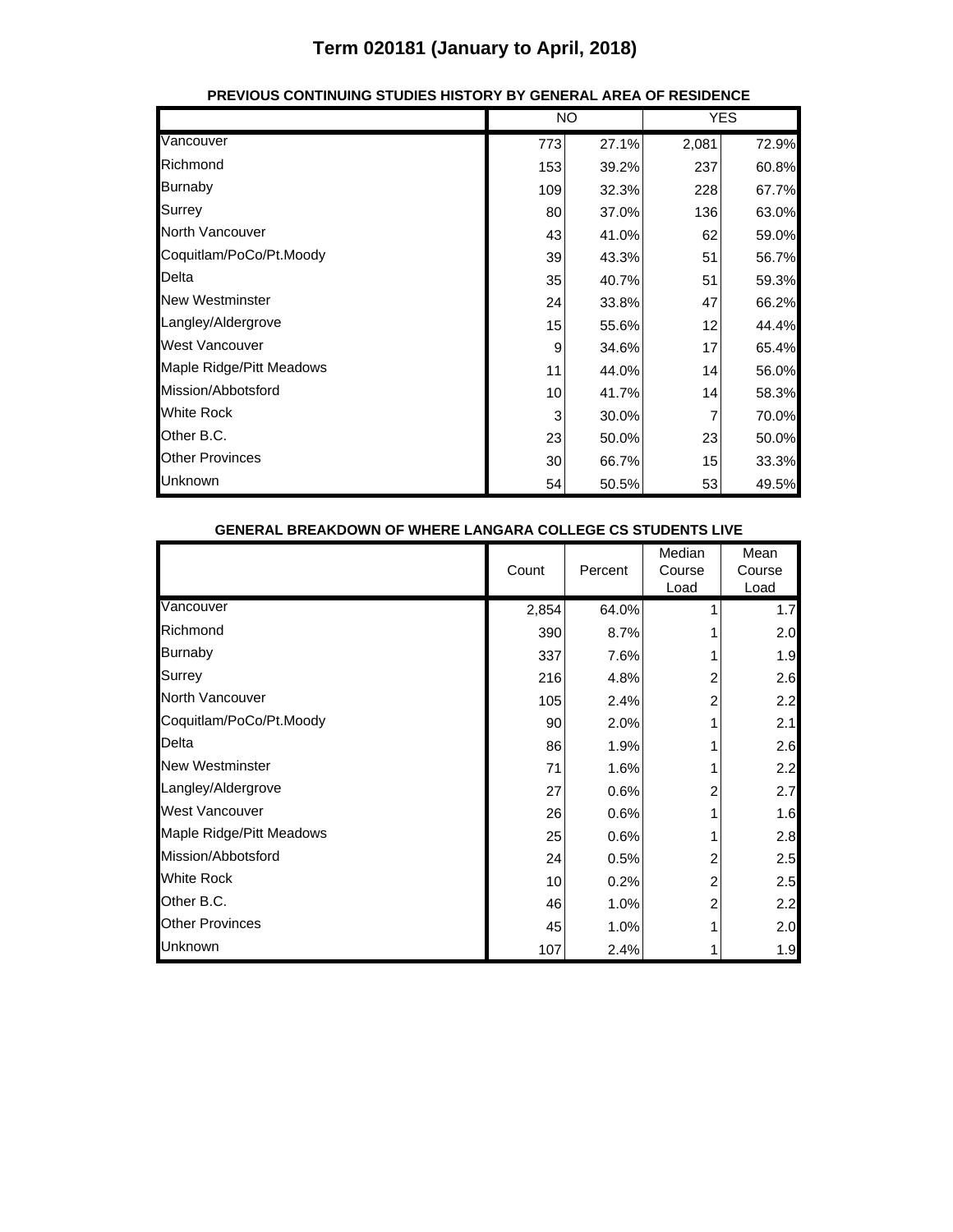| Vancouver | V5K- Vancouver (North Hastings Sunrise)                       | 47             |
|-----------|---------------------------------------------------------------|----------------|
|           | V5L- Vancouver (North Grandview Woodland)                     | 37             |
|           | V5M- Vancouver (South Hastings Sunrise)                       | 55             |
|           | V5N- Vancouver (South Grandview Woodland)                     | 130            |
|           | V5P- Vancouver (Victoria Fraserview)                          | 262            |
|           | V5R- Vancouver (South Renfrew Collingwood)                    | 200            |
|           | V5S- Vancouver (Killarney)                                    | 180            |
|           | V5T- Vancouver (East Mount Pleasant)                          | 84             |
|           | V5V- Vancouver (West Kensington Cedar Cottage)                | 134            |
|           | V5W- Vancouver (SE Riley Park Little Mountain / North Sunset) | 125            |
|           | V5X- Vancouver (SE Oakridge / South Sunset)                   | 253            |
|           | V5Y- Vancouver (West Mount Pleasant)                          | 102            |
|           | V5Z- Vancouver (East Fairview / South Cambie)                 | 127            |
|           | V6A- Vancouver (Strathcona / Downtown Eastside)               | 25             |
|           | V6B- Vancouver (NE Downtown / Yaletown)                       | 74             |
|           | V6C- Vancouver (Waterfront / Coal Harbour / Canada Place)     | 10             |
|           | V6E- Vancouver (SE West End / Davie Village)                  | 75             |
|           | V6G- Vancouver (NW West End / Stanley Park)                   | 42             |
|           | V6H- Vancouver (West Fairview / Granville Island)             | 63             |
|           | V6J- Vancouver (NW Shaughnessy / East Kitsilano)              | 69             |
|           | V6K- Vancouver (Central Kitsilano / Greektown)                | 65             |
|           | V6L- Vancouver (NW Arbutus Ridge / NE Dunbar Southlands)      | 44             |
|           | V6M- Vancouver (South Shaughnessy / SE Arbutus Ridge)         | 109            |
|           | V6N- Vancouver (West Kerrisdale / Musqueam)                   | 55             |
|           | V6P- Vancouver (SE Kerrisdale / West Marpole)                 | 298            |
|           | V6R- Vancouver (West Kitsilano / West Point Grey / Jericho)   | 41             |
|           | V6S- Vancouver (NW Dunbar Southlands / Chaldecutt)            | 63             |
|           | V6T- Vancouver (UBC)                                          | 41             |
|           | V6Z- Vancouver (SW Downtown)                                  | 37             |
|           | Undeclared                                                    | $\overline{7}$ |
| Richmond  | V6V- Richmond Northeast                                       | 19             |
|           | V6W- Richmond Southeast                                       | વ              |
|           | V6X-Richmond North                                            | 109            |
|           | V6Y- Richmond Central                                         | 76             |
|           | V7A- Richmond South                                           | 38             |
|           | V7B- Richmond (Sea Island / YVR)                              | $\overline{a}$ |
|           | V7C- Richmond Northwest                                       | 78             |
|           | V7E- Richmond Southwest                                       | 63             |
|           | Undeclared                                                    | $\overline{2}$ |

#### **DETAILED BREAKDOWN OF WHERE LANGARA COLLEGE CS STUDENTS LIVE**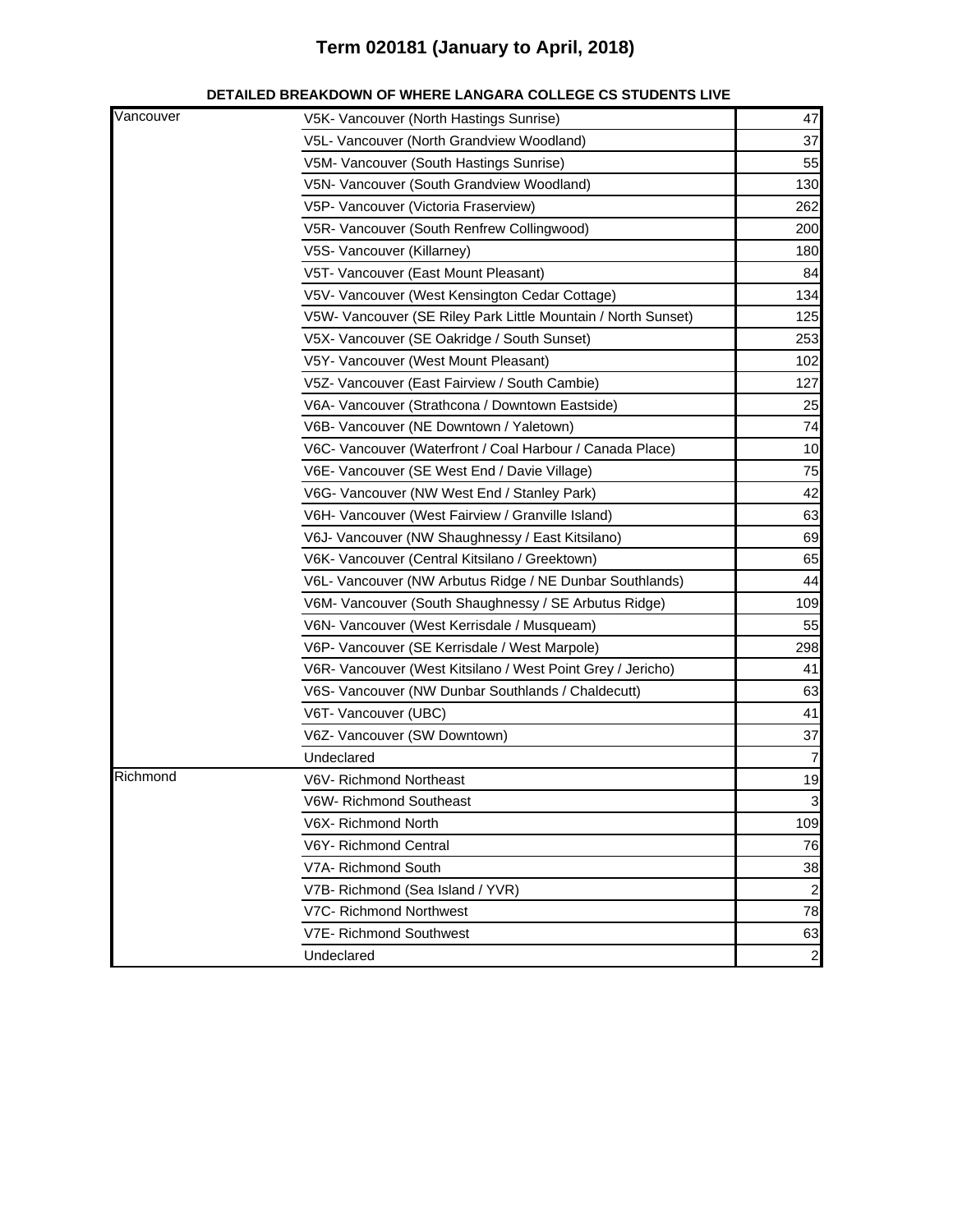| <b>Burnaby</b>          | V3N- Burnaby (East Big Bend / Edmonds)              | 40             |
|-------------------------|-----------------------------------------------------|----------------|
|                         | V5A- Burnaby (Lake City / Burnaby Mountain)         | 19             |
|                         | V5B- Burnaby (Parkcrest Aubrey / Ardingley Sprott)  | 25             |
|                         | V5C- Burnaby (Burnaby Heights / Willingdon Heights) | 45             |
|                         | V5E- Burnaby (Kingsway Beresford)                   | 39             |
|                         | V5G- Burnaby (Cascade Schou / Douglas Gilpin)       | 36             |
|                         | V5H- Burnaby (Maywood / Windsor)                    | 74             |
|                         | V5J- Burnaby (Suncrest / West Big Bend)             | 58             |
|                         | Undeclared                                          |                |
| Surrey                  | V3R- Surrey North                                   | 14             |
|                         | V3S- Surrey East                                    | 36             |
|                         | V3T- Surrey Inner Northwest                         | 19             |
|                         | V3V- Surrey Outer Northwest                         | 20             |
|                         | V3W- Surrey Upper West                              | 44             |
|                         | V3X- Surrey Lower West                              | 13             |
|                         | V3Z- Surrey Lower East                              | 16             |
|                         | V4A- Surrey Southwest                               | 10             |
|                         | V4N- Surrey Northeast                               | 39             |
|                         | V4P- Surrey South                                   |                |
|                         | Undeclared                                          |                |
| North Vancouver         | V7G- North Vancouver Outer East                     | 9              |
|                         | V7H- North Vancouver Inner East                     |                |
|                         | V7J- North Vancouver East Central                   | 9              |
|                         | V7K- North Vancouver North Central                  | 6              |
|                         | V7L- North Vancouver South Central                  | 20             |
|                         | V7M- North Vancouver Southwest Central              | 16             |
|                         | V7N- North Vancouver Northwest Central              | 13             |
|                         | V7P- North Vancouver Southwest                      | 13             |
|                         | V7R- North Vancouver Northwest                      | 12             |
| Coquitlam/PoCo/Pt.Moody | V3B- Port Coquitlam Central                         | 15             |
|                         | V3C- Port Coquitlam South                           | 16             |
|                         | V3E- Coquitlam North                                | 17             |
|                         | V3H- Port Moody                                     | 11             |
|                         | V3J- Coquitlam North                                | 18             |
|                         | V3K- Coquitlam South                                | 13             |
| Delta                   | V4C- Delta Northeast                                | 25             |
|                         | V4E- Delta East                                     | 12             |
|                         | V4K- Delta Northwest                                | 29             |
|                         | V4L- Delta Southeast                                | 5              |
|                         | V4M- Delta Southwest                                | 15             |
| <b>New Westminster</b>  | V3L- New Westminster Northeast                      | 17             |
|                         | V3M- New Westminster Southwest                      | 54             |
| Langley/Aldergrove      | V1M- Langley Township North                         | 5              |
|                         | V2Y- Langley Township Northwest                     | 8              |
|                         | V2Z- Langley Township Southwest                     | $\overline{5}$ |
|                         | V3A- Langley City                                   | 7              |
|                         | V4W- Langley Township East                          | $\mathbf{2}$   |
|                         |                                                     |                |